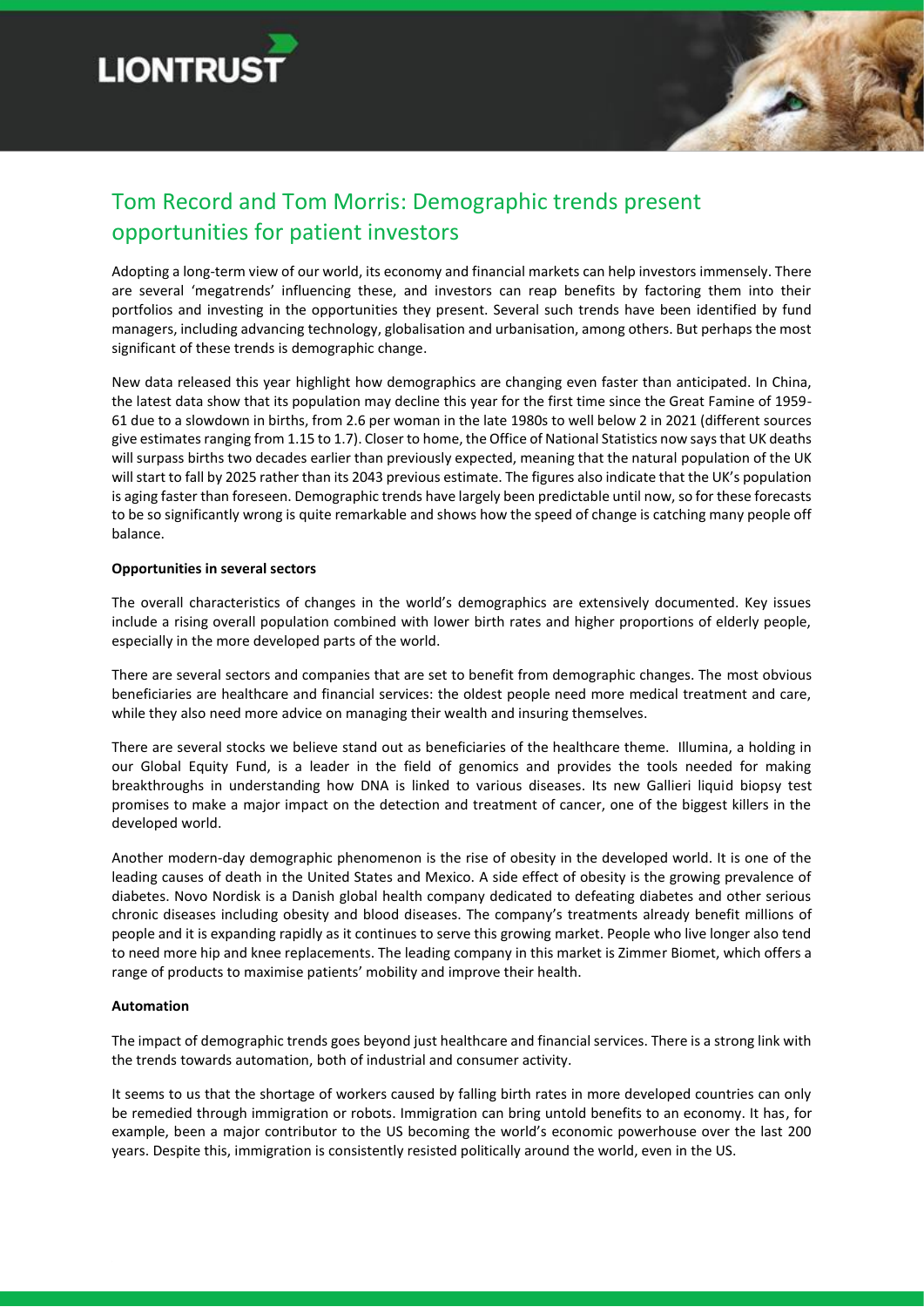It is perhaps unsurprising that robots have been developed so enthusiastically in Japan, a country noted for its aging populace and resistance to immigration. A Japanese company that is at the forefront of the robotics revolution is FANUC, which focuses on factory automation, producing high quality robots and co-robots that work alongside people. It initiated the development of numerical controls in 1955 and is now a major contributor to the development of manufacturing industries in Japan and globally, including China, promoting automation and greater efficiencies in its customers' factories. The technology is getting cheaper as labour becomes more expensive and the shift from 'dumb' to smart factories is likely to continue for the foreseeable future.

### **The impact on agriculture**

Demographics are having a profound impact on agriculture, which must meet the ever-increasing demand for food (and especially for meat) from the world's growing population. The global movement from rural to urban areas means that agriculture has a global staffing problem. Farmers are growing older (the average is over 60 in developed countries) and farms are being merged. Larger farms with fewer workers are made possible by automation. Companies such as CNH Industrial are at the forefront of automated intelligent farming whereby, with the aid of AI and global positioning systems, farm fields can be seeded, fertilised, ploughed and harvested with minimal human intervention.

The companies that produce the hardware that goes into new technology should also be considered by investors. There are currently several worth highlighting, including the high profile Nvidia, while a lesser-known company playing a key role in an expanding market is Marvell, which provides the technological infrastructure used by data centres, essentially helping servers to use less power and communicate with each other securely, as well as enabling the roll out of 5G infrastructure. Both Nvidia and Marvell are 'fabless' semiconductor companies, meaning that they design chips but do not physically manufacture them themselves. The dominant fabrication company is Taiwan Semi-Conductor Manufacturing Company (TSMC), which makes many of the highend computer chips used in applications from data centres and mobile phones to more complex AI applications.

Demographic changes can create problems for companies as well as opportunities, however. Fewer babies create headwinds for childcare companies operating in developed countries. Some nappy-producing companies have adapted by adding adult nappies to their ranges. In Japan, adult nappies out-sell those for children. Hasbro, the toy maker, has also refocused on making board games and collectibles for adults.

#### **The patience to invest**

Although birth rates are falling in many countries, the world's population continues to expand, thanks to people living longer and high fertility rates in certain parts of the world such as Africa. Demographic changes play out over decades and require politicians to take unusually long-term views. Unfortunately, most Western politicians only look to the next election, usually between two and five years ahead, meaning that the problems of the 2040s remain largely unaddressed.

For investors, there are many ways of getting exposure to the demographics theme and we see opportunities across a broad range of sectors, geographies and types of company, from growth to value and everything in between. For our fund management team, having the ability to look out to the long-term, and the patience to invest in the opportunities we see, is a powerful combination.

For more views on demographics, listen to Tom Record and Tom Morris in a recent episode of their Global Infusions podcas[t here.](https://www.liontrust.co.uk/insights/podcasts/global-infusions/demographics)

For more insights and views from Liontrust visit: <https://www.liontrust.co.uk/insights/ourinsights>

For a comprehensive list of common financial words and terms, see our glossary at: <https://www.liontrust.co.uk/glossary>

#### **Key Risks**

**Past performance is not a guide to future performance. The value of an investment and the income generated from it can fall as well as rise and is not guaranteed. You may get back less than you originally invested.**